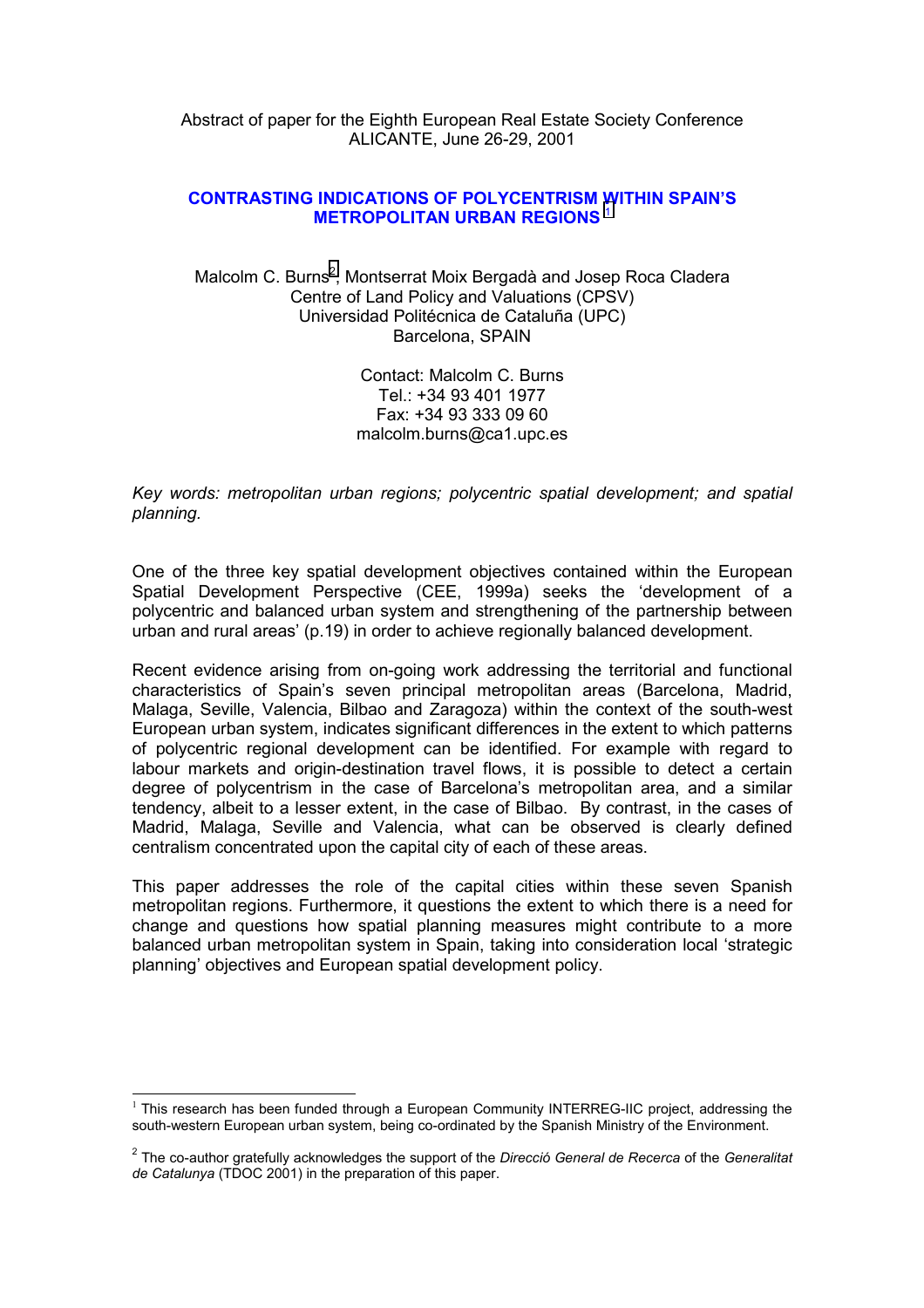### **1. Introduction**

 $\overline{\phantom{a}}$ 

The figure so often repeated and undoubtedly indelibly stamped on the minds of all those with an interest in the urban environment, is that within Europe, some 80% of the population lives within urban areas. According to Rogers (1999) in England those living in cities account for 90% of the population, with 80% living in towns of more than 1,100 inhabitants. Consequently he suggests that contemporary society is one of 'citizens' in the true meaning of the word. For Rogers, the importance of the city lies in the fact that has a more human scale than other habitats and that it is also the place where culture develops. Nevertheless the city is in crisis due to contamination, problems of sustainability, of space and coexistence between its inhabitants.

Such problems are clearly exacerbated in the metropolitan urban regions, where the urban concentrations are highest. According to the METREX Network<sup>3</sup>, across Europe the metropolitan regions and areas face similar problems of economic change, social cohesion, urban sprawl, traffic congestion, city centre vitality and environmental damage and pollution. At the same time such areas present similar opportunities for renewal and regeneration, high quality urban life and economic competitiveness.

Rogers suggests that the post-industrial revolution can help to understand what is happening in this Europe of cities, and in order to find a solution to these urban problems, it is necessary to define a system which permits achieving a balance between humanity and the world, between humanity and nature. The METREX standpoint is similar. In view of the clear interrelationship between the aforementioned problems and opportunities of the metropolitan urban regions, the Network's *Porto Declaration* (METREX, 1999) makes a strong plea for integrated spatial planning and development at the metropolitan level, in order to strike a balance between such problems and opportunities.

It is precisely in this direction in which guidance from the European Commission has evolved over the last ten years. This evolution can be traced through a number of key documents, namely *Europe 2000*, *Europe 2000+*, *Towards an Urban Agenda in the European Union*, the *European Spatial Development Perspective (ESPD)* and *Sustainable urban development in the European Union: a framework for action* (CEE, 1991, 1994, 1997, 1999a, 1999b). The key message contained within the ESPD with regards to spatial development at a European scale and enshrined in these guidelines for the European urban system is the need to work towards achieving:

- the development of a balanced and polycentric city system and the strengthening of the partnership between urban and rural areas
- the promotion of integrated transport and communication concepts, supporting the polycentric development of the EU territory and enabling the integration into EMU
- the development and conservation of the natural and cultural heritage through wise use and management

The stance taken by organisations such as METREX, drawing together representatives from some metropolitan urban regions and its call for the need for integrated metropolitan spatial planning and development in order to resolve the potential conflict

<sup>&</sup>lt;sup>3</sup> METREX METREX Network of European Metropolitan Regions and Areas, which was founded in 1996, brings together politicians, officials and their advisors, with a shared interest in spatial planning and development at the metropolitan level. METREX seeks to promote the exchange of knowledge between practitioners on strategic issues of common interest, as well as to contribute the metropolitan dimension to planning at the European level. The organisation considers that it is at the metropolitan level alone at which many pressing strategic planning and development issues can effectively be addressed.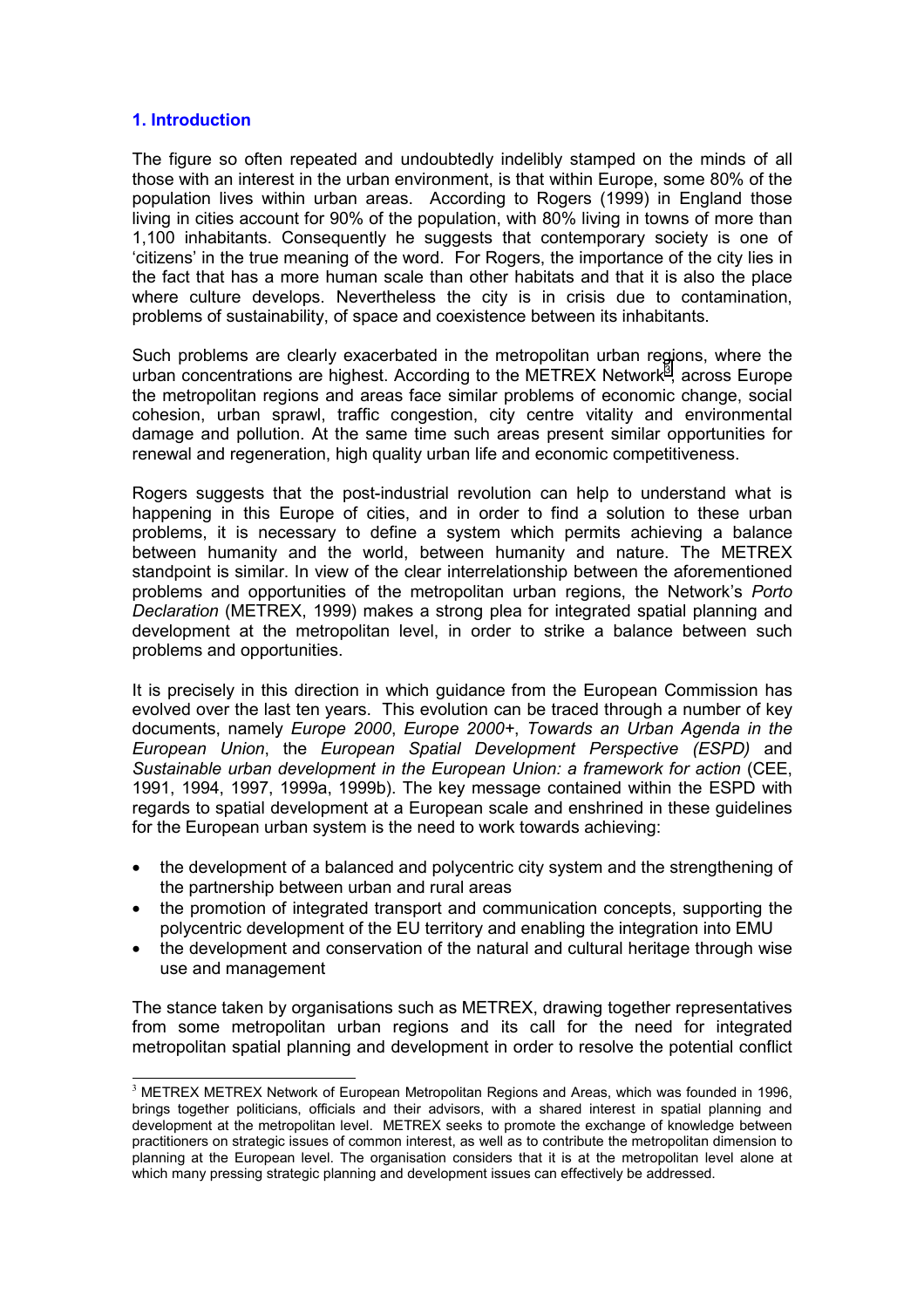at the metropolitan scale is to be applauded. It reflects the political commitment on the part of the decision makers to collectively work towards the achievement of a more sustainable form of development and management, in the parts of the European territory where the vast majority of the population resides.

This paper sets out to examine a number of key aspects of the principal Spanish metropolitan urban regions within the context of emerging results from an INTERREG-IIC Project, involving the Spanish, Portuguese and French Governments. It compares the spatial characteristics of the metropolitan areas and then looks at a number of aspects of their internal structures, prior to addressing the issue of polycentrism vs. monocentrism at the metropolitan urban region scale. Finally some evidence is provided of recent planning policy indicating the need to work towards a more polycentric form of metropolitan spatial development.

## **2. The Spanish metropolitan urban regions**

 $\overline{\phantom{a}}$ 

Work currently being carried out jointly between France, Spain and Portugal is directed towards reaching an understanding of the *south-west European urban system*. The study is being carried out at three levels of analysis - the metropolitan level, the level of the medium sized cities and what is referred to as the complementary network. In the Spanish case, at the metropolitan scale, the first phase undertaken in 1998 sought to define the functional limits of Spain's principal metropolitan agglomerations. These agglomerations were taken to be those urban systems with a central city whose population exceeded 300.000 inhabitants, and which had a metropolitan area of influence, including the central city, exceeding 500.000 inhabitants. These criteria led to the selection of Barcelona, Bilbao, Madrid, Malaga, Seville, Valencia and Zaragoza for analysis.

The methodology used to delimit these metropolitan areas involved an adaptation of the method used by the United States Bureau of Census (Office of Management and Budget, 1990), based upon flows between place of residence and place of work, using the municipality as the basic level of analysis. $4$  The resulting details (CPSV, 1998) of the seven metropolitan urban regions can be seen in Table 1.

As can be seen from the table, the metropolitan urban region of Madrid had the highest population followed by Barcelona, Valencia, Seville and Bilbao. In terms of jobs the highest number was found in Madrid, again followed by Barcelona and Valencia, but with Bilbao having a greater number of jobs than Seville. The spatial extent of the seven metropolitan areas varied considerably with Madrid being the largest followed by Seville and Barcelona. However Barcelona was the most densely populated, followed by Madrid and Bilbao. In terms of employment density Barcelona also led the seven Spanish areas, followed by Madrid, Bilbao and Valencia.

Looking at the question of economic capacity (jobs divided by population), there was a marked difference between the capacity of Barcelona (0.359), Madrid (0.319), Bilbao (0.316) and Valencia (0.308), compared with the metropolitan urban regions in the south of the Peninsula (Seville (0.240) and Malaga (0.234).

<sup>&</sup>lt;sup>4</sup> The delimiting process began by determining those municipalities from which at least 15% of the resident population's journeys to work were to the central city. This group of municipalities was treated as one area, to which outlying municipalities were added in a similar way as a second iteration, where the same 15% journey to work flow applied, repeating the process up to a fourth iteration. (CPSV, 1998)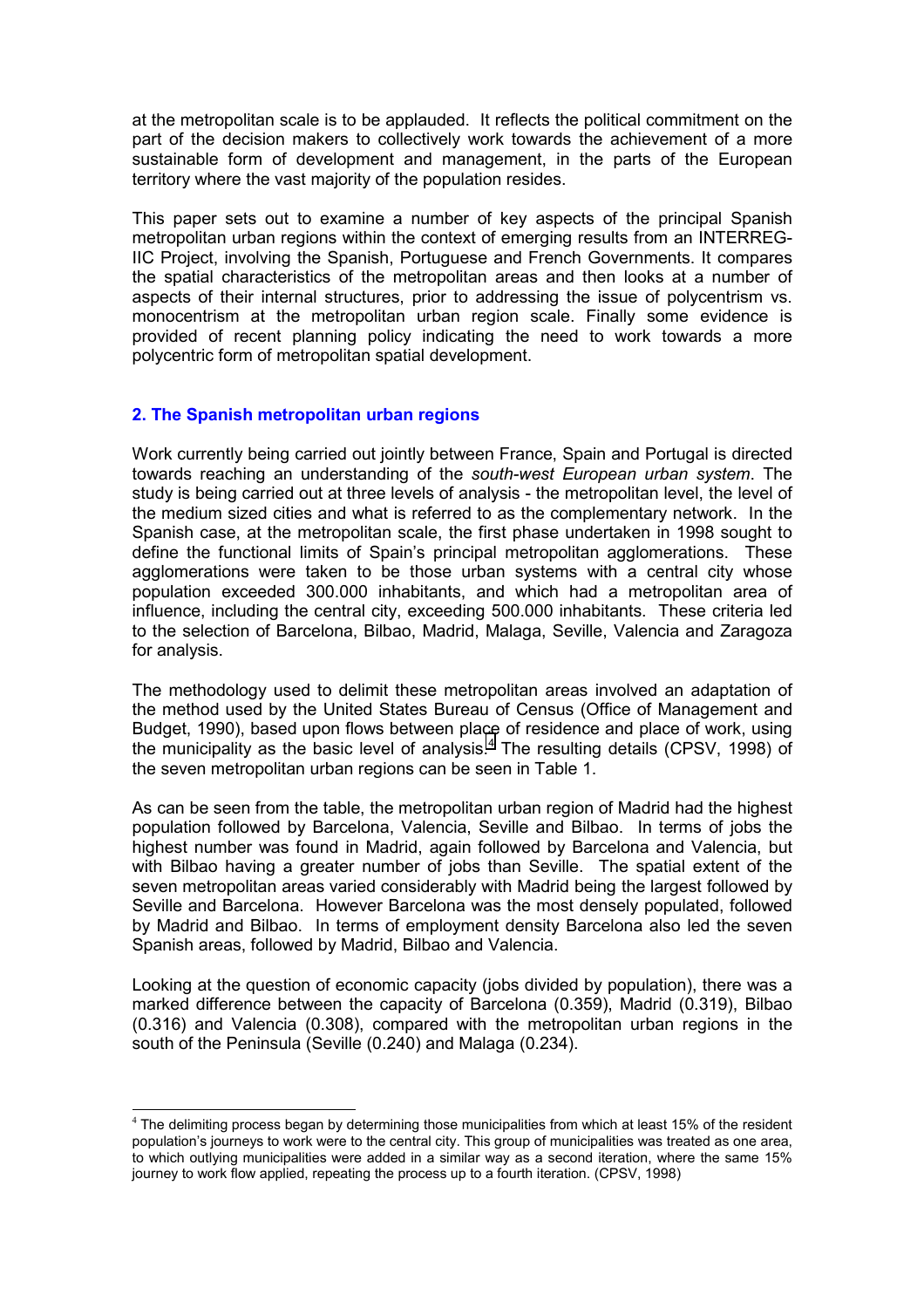Interestingly of the seven agglomerations studied, only with Barcelona was it possible to identify a more detailed internal structure of the Metropolitan Statistical Area, thereby enabling it to be identified as a *Consolidated Metropolitan Statistical Area* (CMSA) through the delimitation of five *Primary Metropolitan Statistical Areas* (PMSAs).<sup>5</sup> (CPSV, 1998)

| Metropol.<br>urban<br>region | Number of<br>munici-<br>palities | Population<br>(1996) | Area<br>$(km^2)$ | Population<br>density<br>$(hab/km^2)$ | Jobs                | Employ-<br>ment<br>density<br>(jobs/km <sup>2</sup> ) |
|------------------------------|----------------------------------|----------------------|------------------|---------------------------------------|---------------------|-------------------------------------------------------|
| <b>BCN</b>                   | 217                              | 4.348.272            | 4.592            | 947                                   | 1.560.393<br>(1996) | 339,8                                                 |
| <b>MAD</b>                   | 167                              | 5.010.747            | 7.392            | 678                                   | 1.598.427<br>(1996) | 216,2                                                 |
| <b>MAL</b>                   | 26                               | 715.252              | 1.654            | 432                                   | 167.385<br>(1991)   | 101,2                                                 |
| <b>SEV</b>                   | 56                               | 1.345.413            | 6.672            | 202                                   | 322.852<br>(1991)   | 48,4                                                  |
| <b>VAL</b>                   | 86                               | 1.467.941            | 2.831            | 519                                   | 451.623<br>(1991)   | 159,5                                                 |
| <b>BIL</b>                   | 77                               | 1.034.521            | 1.780            | 581                                   | 326.501<br>(1991)   | 183,4                                                 |
| <b>ZAR</b>                   | 25                               | 652.593              | 2.548            | 256                                   | $\star$             | $\star$                                               |

\* information not available

*Table 1: The Spanish metropolitan urban regions subject of the research*

# **3. The Spanish metropolitan structure**

The phase of the work currently being undertaken at the metropolitan level of this INTERREG-IIC project, seeks to arrive at an understanding of the territorial and functional characteristics of the Spanish metropolitan urban regions, and come to terms with the dynamics of the internal structure of each of these. A wide range of issues are being considered, including

- the physical and urban structure and forms of expansion
- demography
- economic base and employment; the presence of large centres of employment; social cohesion and/or exclusion
- accessibility; principal flows of transport, passengers and freight, and their relationship with national and international networks;
- sustainability in relation to modes of transport (public vs. private), environmental conditions and the balance with the surrounding environment or ecological footprint
- quality of life, community facilities and heritage

 $\overline{\phantom{a}}$  $<sup>5</sup>$  The PMSA's of Sabadell, Terrassa, Granollers and Mataró, as well as the residue of Barcelona. The</sup> criteria for their delimitation consisted in the same as that for the definition of the MSA: a central city with at least 50.000 inhabitants, successive aggregations according to employment relations of at least 15%, and resulting in an area with a population of at least 75.000 inhabitants.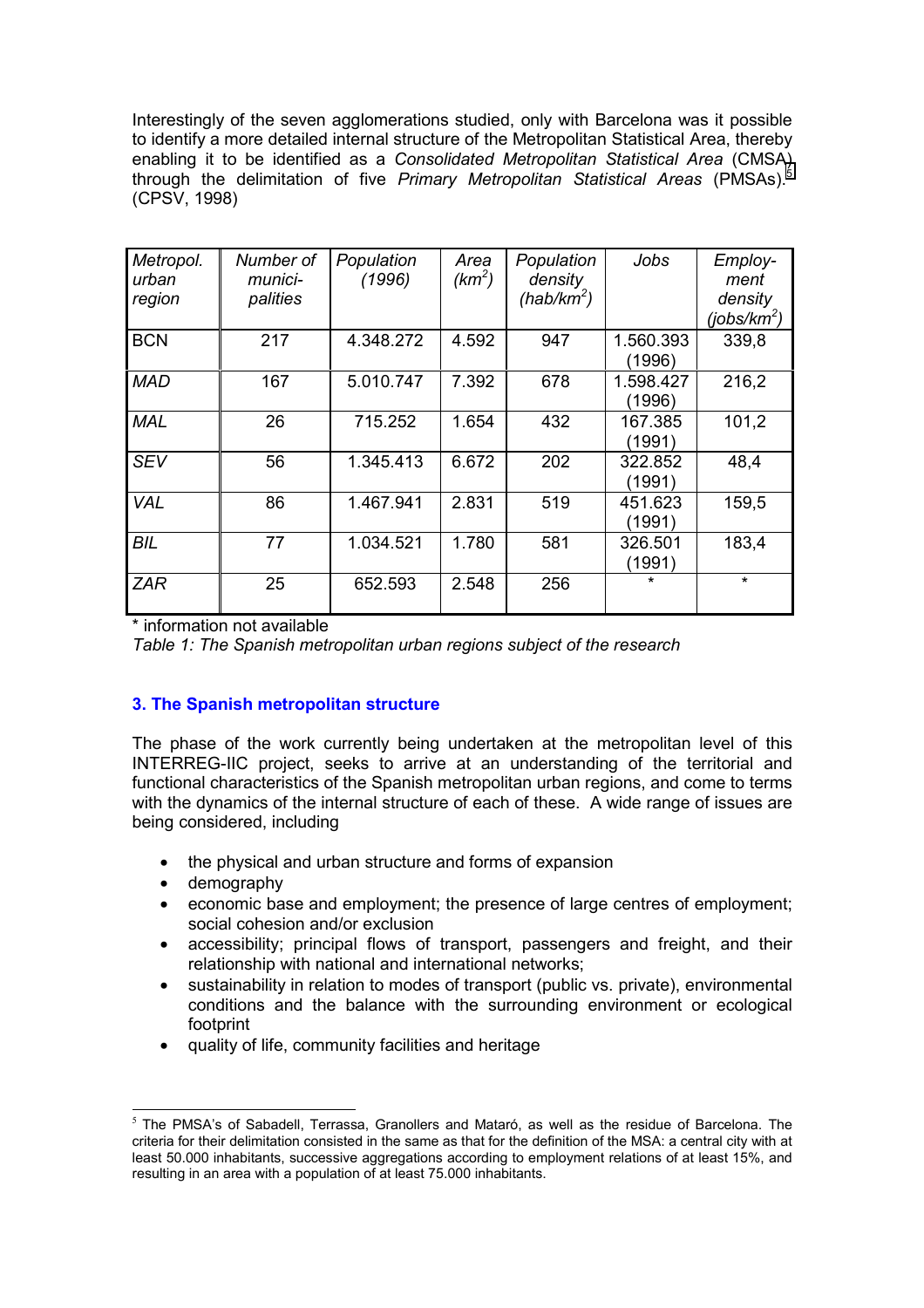Furthermore it seeks to ascertain the nature of the interrelationship between the seven areas and the metropolitan areas of the neighbouring European partners in the study, namely Lisbon, Oporto, Bordeaux, Toulouse and Montpellier.

### **3.1 Land uses within the metropolitan urban regions**

An analysis of the overall land uses within the seven metropolitan areas (as contained in Table 2) highlights a number of key issues in terms of the outward expansion of the metropolitan urban regions within the wider territory. This information is based upon LANDSAT images in line with the CORINE methodology.

The most striking difference between the seven areas is that in the metropolitan urban region of Barcelona, some 12.61% of the territory is urbanised, compared with 8.28% in the cases of Madrid and 6.52% in Valencia. What can be seen is that in the metropolitan urban regions of Barcelona and Bilbao, the predominant land use is that of forest (59% in the case of Bilbao and 53% in the case of Barcelona). However in the remaining metropolitan urban regions, agriculture is the principal land use, varying from 50% in Madrid and Valencia, to almost 74% in the case of Seville.

|                       | <b>BCN</b>  | MAD        | MAL      | <b>SEV</b> | VAL        | <b>BIL</b> | ZAR        |
|-----------------------|-------------|------------|----------|------------|------------|------------|------------|
| <b>Urbanised land</b> | 283.59      | 340.06     | 30.92    | 150.64     | 115.12     | 97         | 91.69      |
| (high density)        | (6.18%)     | $(4.60\%)$ | (1.87%)  | (2.26%)    | (4.07%)    | (5.45%)    | $(3.60\%)$ |
| <b>Urbanised land</b> | 295.13      | 271.9      | 35.99    | 49.17      | 69.48      | 0.88       | 6.32       |
| (low density)         | (6.43%)     | (3.68%)    | (2.18%)  | $(0.74\%)$ | (2.45%)    | $(0.05\%)$ | (0.25%)    |
| Agriculture           | 1,483.81    | 3,716.73   | 1,142.23 | 4,909.89   | 1,439.02   | 573.31     | 1,445.74   |
|                       | $(32.21\%)$ | (50.28%)   | (69.06%) | (73.59%)   | (50.83%)   | (32.21%)   | (56.74%)   |
| Forest                | 2,437.32    | 2,912.67   | 362.88   | 970.29     | 1,051.96   | 1,052.03   | 984.72     |
|                       | (53.08%)    | (39.40%)   | (21.94%) | (14.54%)   | (37.16%)   | (59.10%)   | (38.65%)   |
| Water                 | 3.56        | 51.21      | 3.79     | 333.74     | 29.46      | 9.54       | 16.11      |
|                       | $(0.08\%)$  | $(0.69\%)$ | (0.23%)  | (5.00%)    | (1.04%)    | $(0.54\%)$ | (0.63%)    |
| Rocky regions         | 81.67       | 94.69      | 75.92    | 242.08     | 124.16     | 44.72      | 3.39       |
|                       | (1.78%)     | (1.28%)    | (4.59%)  | (3.63%)    | (4.39%)    | (2.51%)    | (0.13%)    |
| <b>Mines</b>          | 6.88        | 4.71       | 2.25     | 16.15      | 1.69       | 0.08       |            |
|                       | (0.15%)     | $(0.06\%)$ | (0.14%)  | $(0.24\%)$ | $(0.06\%)$ | $(0.00\%)$ | $(0.00\%)$ |
| <b>TOTAL</b>          | 4,592.00    | 7,392.00   | 1,654.00 | 6,672.00   | 2,831.00   | 1,780.00   | 2,548.00   |

*Table 2: Breakdown of land uses (km<sup>2</sup> ) within the Spanish metropolitan urban regions Source: Map of land uses pertaining to the Secretariat of State for Water and Coasts, of the Spanish Ministry of the Environment*

In terms of the relationship between urbanised land of a high and low density, and the rest of the land uses, it can be seen that Barcelona is the metropolitan urban region with the highest proportion of high density urban land (6.18%), followed by Bilbao, Madrid, Valencia, Zaragoza, Seville and Malaga. However in the cases of Barcelona and Malaga, the corresponding areas of low density urbanised land are superior to that of high density (6.43% in Barcelona and 2.18% in Malaga). In the other areas the proportion of low density urbanised land is inferior to that of high density (3.68% in Madrid to 0.05% in Bilbao).

These differences can be seen clearly through a compactness indicator of the relationship between high and low density urbanised land. In the cases of Barcelona and Malaga, the proportion of high density urbanised land is inferior to that of low density. However in the other areas, the proportions are the reverse and in the case of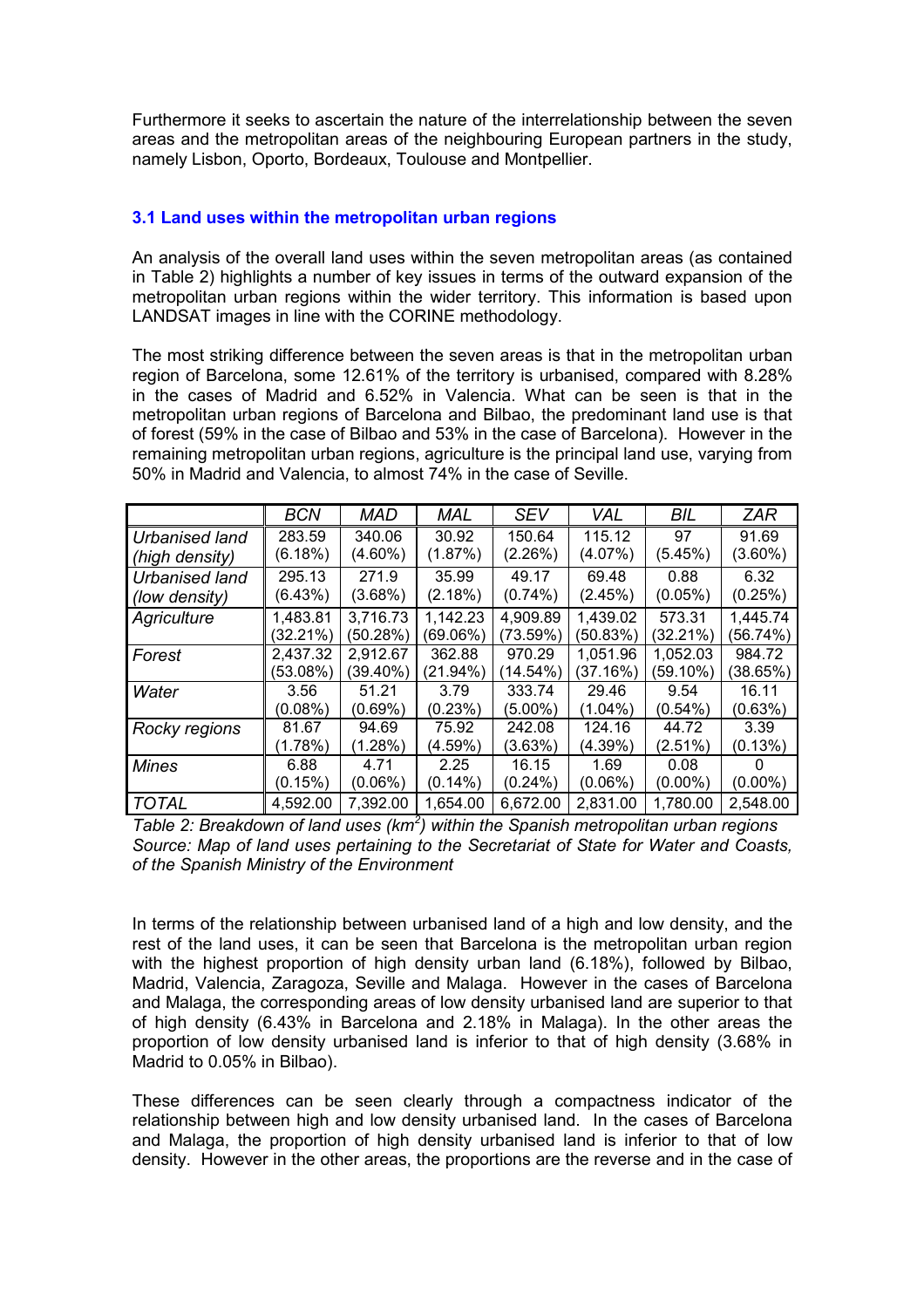Bilbao to a significant extreme (110.261). In the case of Zaragoza the proportion is considerably high, in favour of the high density urbanised land.

|                                                     | <b>BCN</b> | <b>MAD</b> | <b>MAL</b> | <b>SEV</b> | <b>VAL</b> | BIL     | <b>ZAR</b> |
|-----------------------------------------------------|------------|------------|------------|------------|------------|---------|------------|
| <b>High density</b><br>urbanised land               | 0.0618     | 0.0460     | 0.0187     | 0.0226     | 0.0407     | 0.0545  | 0.0360     |
| Low density<br>urbanised land                       | 0.0643     | 0.0368     | 0.0218     | 0.0074     | 0.0245     | 0.0005  | 0.0025     |
| Proportion<br>between high<br>and low<br>densities. | 0.961      | 1.251      | 0.859      | 3.064      | 1.657      | 110.261 | 14.508     |

*Table 3: Relationship between high and low density urbanised land, within the Spanish metropolitan urban regions.*

*Source: Map of land uses pertaining to the Secretariat of State for Water and Coasts, of the Spanish Ministry of the Environment*

### **3.2 Mobility for employment purposes**

An examination of the mobility flows between origin and destination for employment purposes similarly highlights a number of interesting results. In the case of the metropolitan urban regions, with the exception of Zaragoza for which data is not available, two basic mobility structures are apparent, relating to the destination of each municipality of residence for employment purposes.

- a) a *monocentric* structure where there is a strong single centre of attraction. This structure can be seen in the cases of Seville, Valencia and Malaga. In Madrid although there is a sub-centre, it is of little importance taking account of the elevated dependence with the central municipality
- b) a *polycentric* structure or structure of sub-centres, where there is a less strong centre of attraction and a number of sub-centres related to the principal centre of attraction. This structure is clearly visible in the case of Barcelona and Bilbao.

| Metropolitan<br>region | urban | Number of sub-<br>centres of attraction | Sub-centres<br>attracted by the<br>central municipality<br>15% | <b>Subcentres</b><br>attracted by the<br>central municipality<br>>15% |
|------------------------|-------|-----------------------------------------|----------------------------------------------------------------|-----------------------------------------------------------------------|
| <b>Barcelona</b>       |       | 13                                      |                                                                |                                                                       |
| Madrid                 |       | 11                                      |                                                                |                                                                       |
| Malaga                 |       |                                         |                                                                |                                                                       |
| Seville                |       |                                         |                                                                |                                                                       |
| Valencia               |       |                                         |                                                                |                                                                       |
| <b>Bilbao</b>          |       |                                         |                                                                |                                                                       |

*Table 4: Sub-centres of attraction within the metropolitan urban regions*

These flows of attraction are illustrated in Figures 1-6.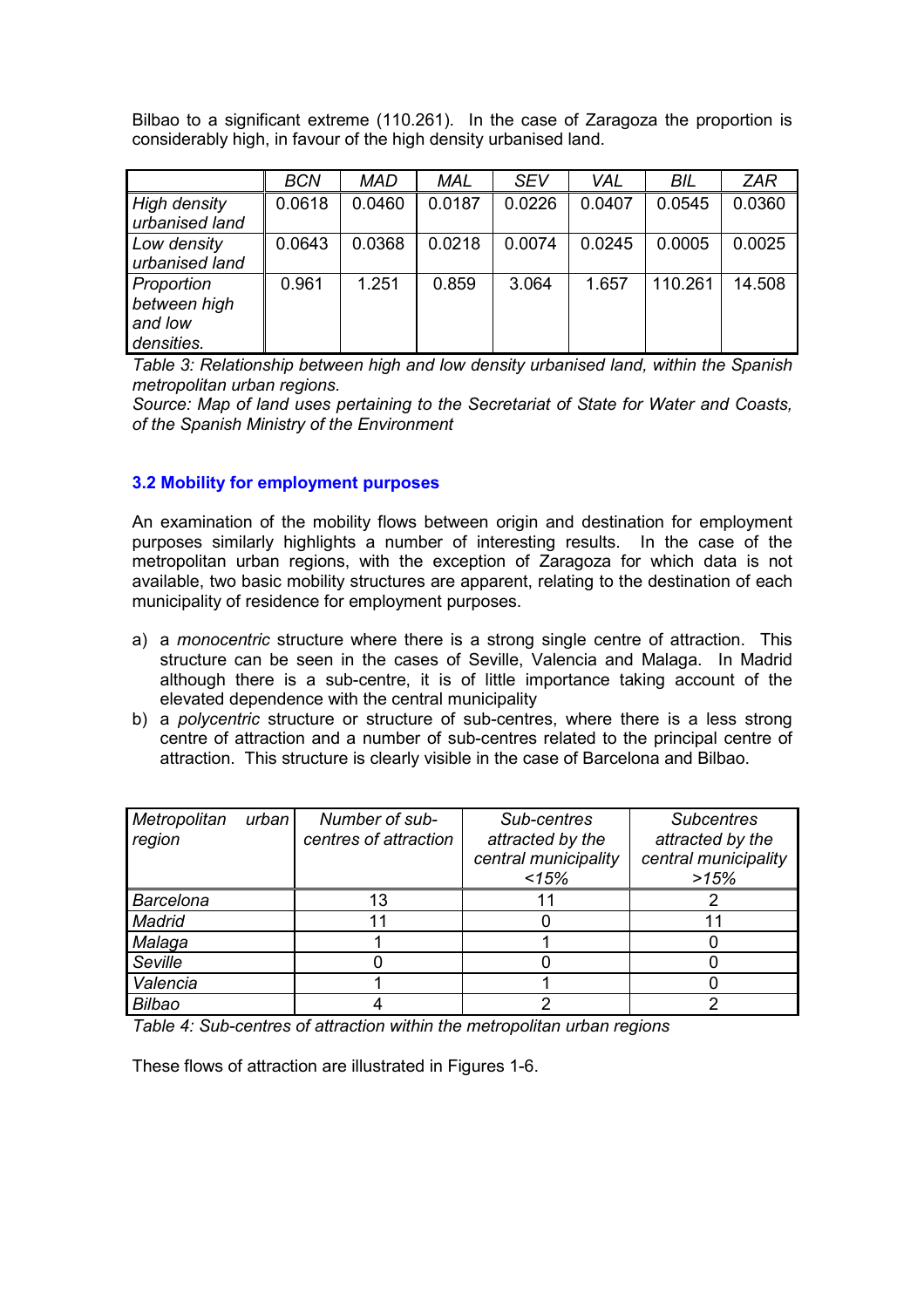

*Figure 1: Mobility flows to centres and sub-centres of attraction within the Barcelona metropolitan urban region Figure 2: Mobility flows to centres and sub-centres of attraction*



*within the Madrid metropolitan urban region*



*Figure 3: Mobility flows to centres and sub-centres of attraction within the Malaga metropolitan urban region*



*Figure 4: Mobility flows to centres and sub-centres of attraction within the Seville metropolitan urban region*





*Figure 6: Mobility flows to centres and sub-centres of attraction within the Bilbao metropolitan urban region*

*Figure 5: Mobility flows to centres and sub-centres of attraction within the Valencia metropolitan urban region*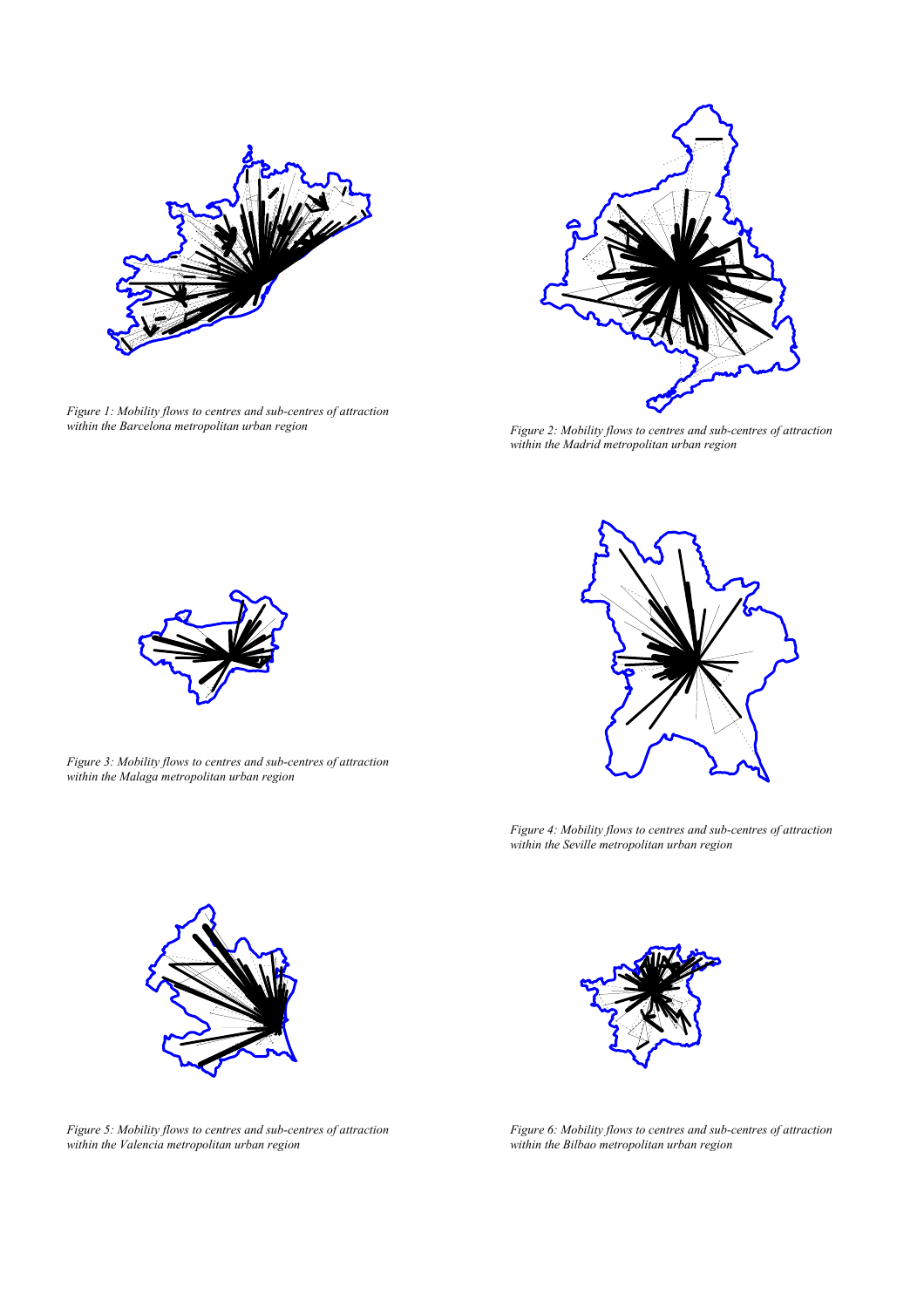## **3.3 Average radial distances travelled**

| Metropolitan urban region | Average radial distance<br>(km) to the central<br>municipality | Average radial distance<br>(km) to the remaining<br>destinations superior to<br>10% |
|---------------------------|----------------------------------------------------------------|-------------------------------------------------------------------------------------|
| <b>Barcelona</b>          | 34.097                                                         | 18.277                                                                              |
| Madrid                    | 30.348                                                         | 21.179                                                                              |
| Malaga                    | 20.714                                                         | 19.245                                                                              |
| Seville                   | 25.539                                                         | 25.010                                                                              |
| Valencia                  | 23.904                                                         | 20.927                                                                              |
| Bilbao                    | 14.939                                                         | 11.618                                                                              |

*Table 5: Average radial distances travelled within the metropolitan urban regions*

Barcelona is the metropolitan urban region, which shows the most acute decrease between the distance to the central municipality and that of the principal destinations for work purposes, of almost 50%. In view of the apparently more polycentric structure, the work journeys take place directed towards centres of attraction distributed throughout the whole of the metropolitan urban region. Madrid similarly shows a significant reduction (30%), although the centres of attraction are highly dependent upon the central municipality. In the case of Bilbao, there is a reduction of about 22% with regard to the distance to the principal municipality, owing to the existence of another sub-centre of attraction. However in the cases of Seville, Malaga and Valencia, the movements are basically directed towards the principal municipality, given that there is practically no variation between the two distances and the dominance of a strictly central structure.

# **3.4 Out-commuting**

The percentage of the occupied resident population that commutes to another municipality for employment is less than 25% for each of the six central municipalities of the six metropolitan urban regions. (See Figures 7-12) In each of the metropolitan urban regions, with the exception of Barcelona, the greatest level of out-commuting (greater than 75%) is observed in an inner ring of municipalities surrounding the central municipality. The greater the distance from the central municipality, there is a corresponding reduction in the level of out commuting. However in the case of Barcelona, owing to its more polycentric structure, this same pattern can be observed in the areas surrounding each of the sub-centres distributed throughout the Barcelona metropolitan urban region.

| Metropolitan urban region | Average out-commuting of<br>the metropolitan urban<br>region | Out-commuting from the<br>central municipality |
|---------------------------|--------------------------------------------------------------|------------------------------------------------|
| <b>Barcelona</b>          | 0.61                                                         | 0.21                                           |
| Madrid                    | 0.65                                                         | 0.15                                           |
| Malaga                    | 0.50                                                         | 0.12                                           |
| Seville                   | 0.56                                                         | 0.12                                           |
| Valencia                  | 0.50                                                         | 0.18                                           |
| <b>Bilbao</b>             | 0.58                                                         | 0.25                                           |

*Table 6: Out-commuting for the metropolitan urban regions and the central municipalities*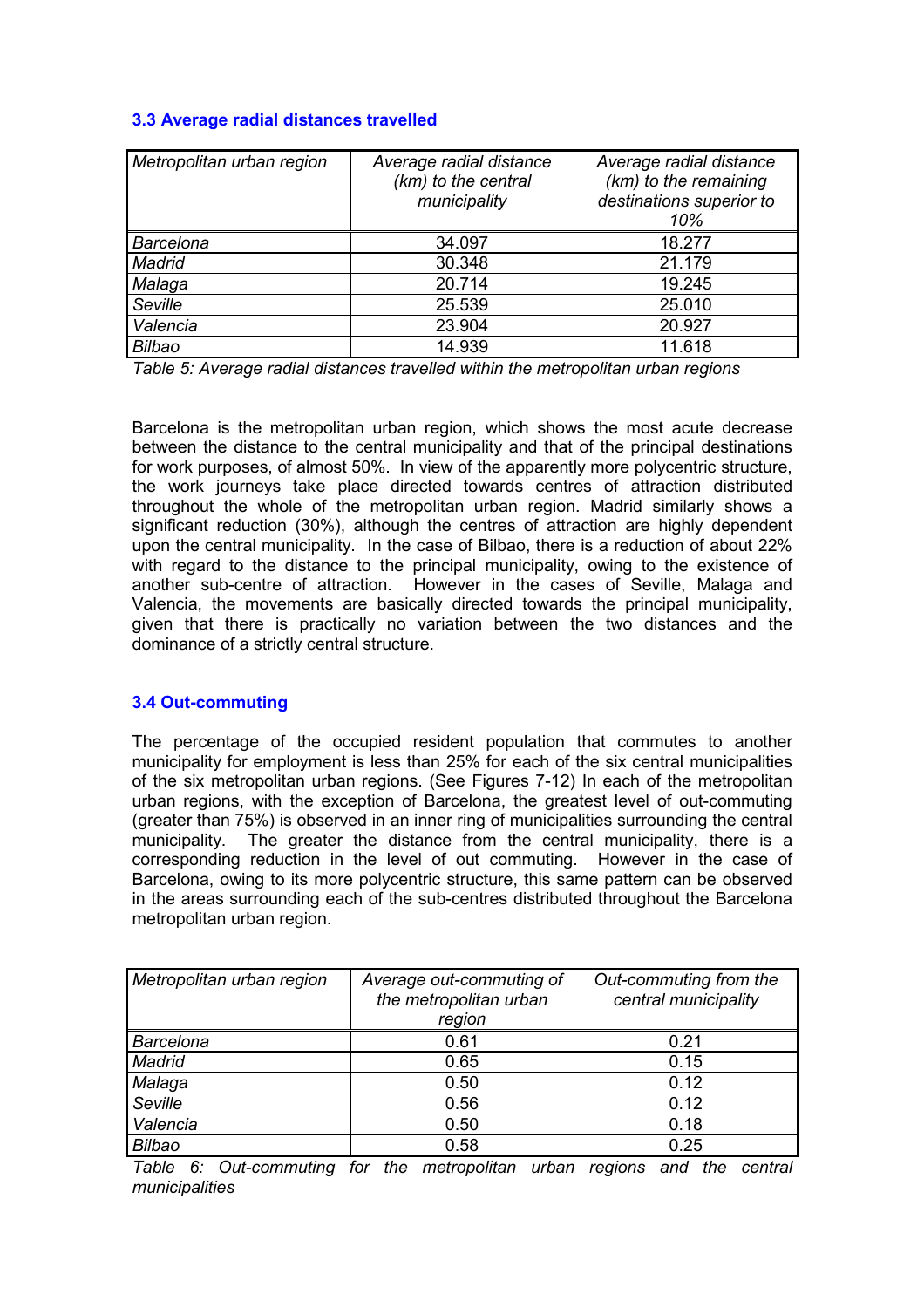

*Figure 7: Out-commuting from the municipalities of the Barcelona metropolitan urban region Figure 8: Out-commuting from the municipalities of the Madrid*



*metropolitan urban region*



*Figure 9: Out-commuting from the municipalities of the Malaga*

*metropolitan urban region*

*Figure 10: Out-commuting from the municipalities of the Seville metropolitan urban region*





*Figure 11: Out-commuting from the municipalities of the Valencia metropolitan urban region*

*Figure 12: Out-commuting from the municipalities of the Bilbao metropolitan urban region*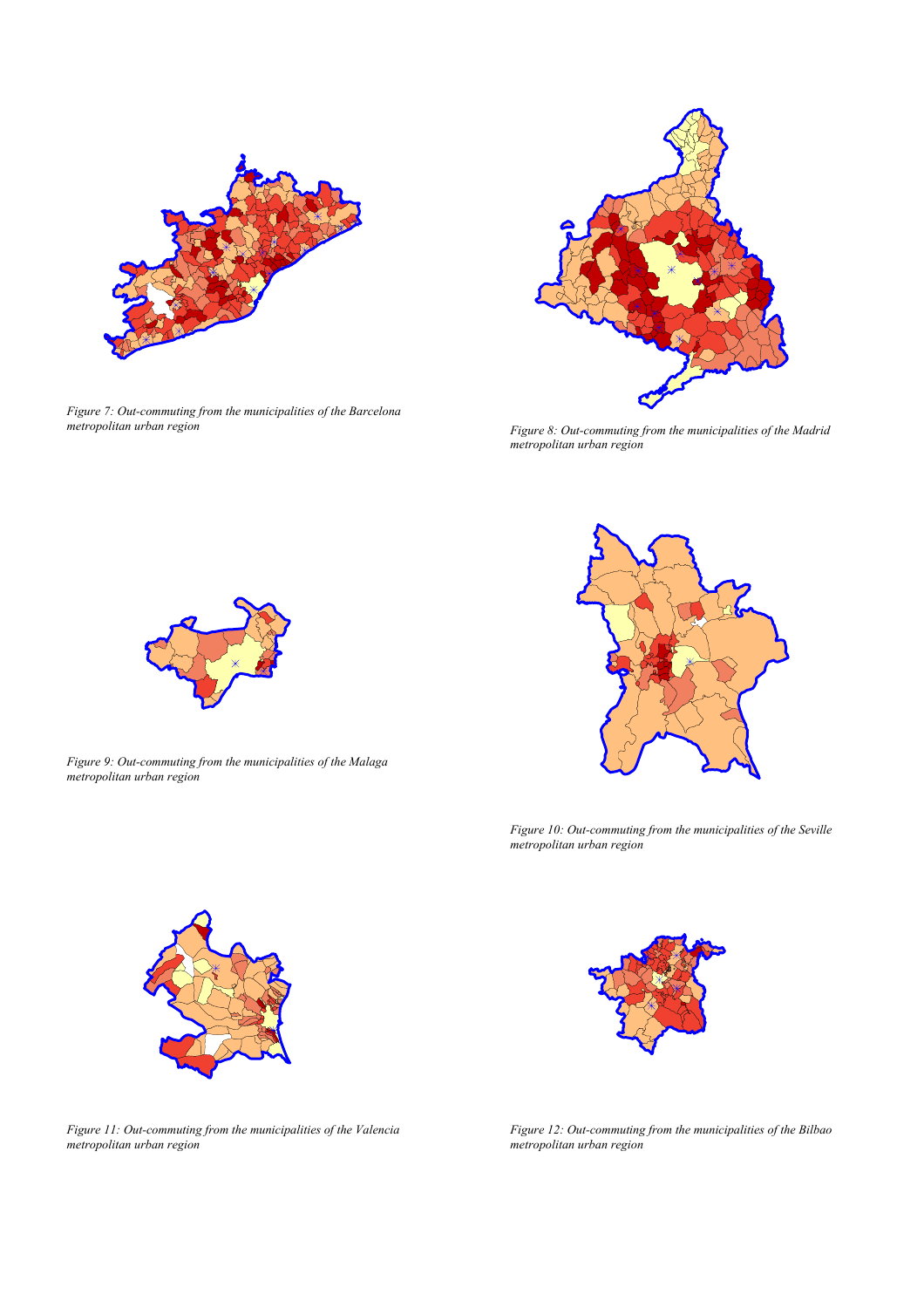### **3.5 Labour market areas and local systems**

The internal structure of each of the metropolitan urban regions has been further analysed through the elaboration of labour market areas and local systems. As a first step, homogenous labour market areas were identified, on the basis of their possessing a level of self-containment (the % of the occupied resident population who work in the same municipality) as well as self-sufficiency (% of the jobs occupied by residents of the same municipality) above a certain threshold. This threshold was originally placed at 50%, given that it is difficult to imagine a town or city unable to retain at least 50% of its working population. As a second step, these previously defined labour market areas were unified, in order to generate local systems for each of the metropolitan urban regions. These labour market areas come together as a function of the greater value of the relation, given a restriction of contiguity.

The local systems essentially represent the basic pieces (the real cities) of the metropolitan structure.

The methodology of the *labour market areas* involved the delimitation of single or plurimunicipal groups, so that they reach a degree of autonomy in the supply as much as in the demand of work, superior in the first place to 50%. Nevertheless in order to make the resulting labour market areas more comparable, in the case of Barcelona and Madrid, this threshold was reduced to 45% using 1996 data, as opposed to 1991 data for the remaining metropolitan urban regions.

The results of the characteristics of these labour market areas, total number of plurimunicipal labour market areas and the average number of municipalities per labour market area are illustrated in Table 7. These again highlight the polycentric nature of supply and demand of employment in Barcelona, and to a lesser extent in Bilbao and Valencia, which contrast with the strong monocentric nature in Madrid.

|                  | Threshold of<br>autonomy in supply<br>and demand of work | Number of pluri-<br>municipal labour<br>market areas | Average number of<br>municipalities in the<br>labour market areas |
|------------------|----------------------------------------------------------|------------------------------------------------------|-------------------------------------------------------------------|
| <b>Barcelona</b> | 45%                                                      | -47                                                  | 4.34                                                              |
| Madrid           | 45%                                                      |                                                      | 10.00                                                             |
| Malaga           | 50%                                                      |                                                      | 2.75                                                              |
| Seville          | 50%                                                      | 5                                                    | 5.40                                                              |
| Valencia         | 50%                                                      | 15                                                   | 4.27                                                              |
| <b>Bilbao</b>    | 50%                                                      | 12                                                   | 6.58                                                              |

*Table 7: Characteristics of the labour market areas within the Spanish metropolitan urban regions*

Turning to the *local systems*, their elaboration carried on from the units of labour market areas, which unite from the maximum value of relation between them, until they reach a number of minimum requirements:

- a minimum population of the potential central municipality of the system of 1,000 inhabitants
- a minimum population of the final local system of 2,500 inhabitants, and
- a minimum number of municipalities of 3, except when there are two municipalities with a sufficiently high population (greater than 100,000 inhabitants).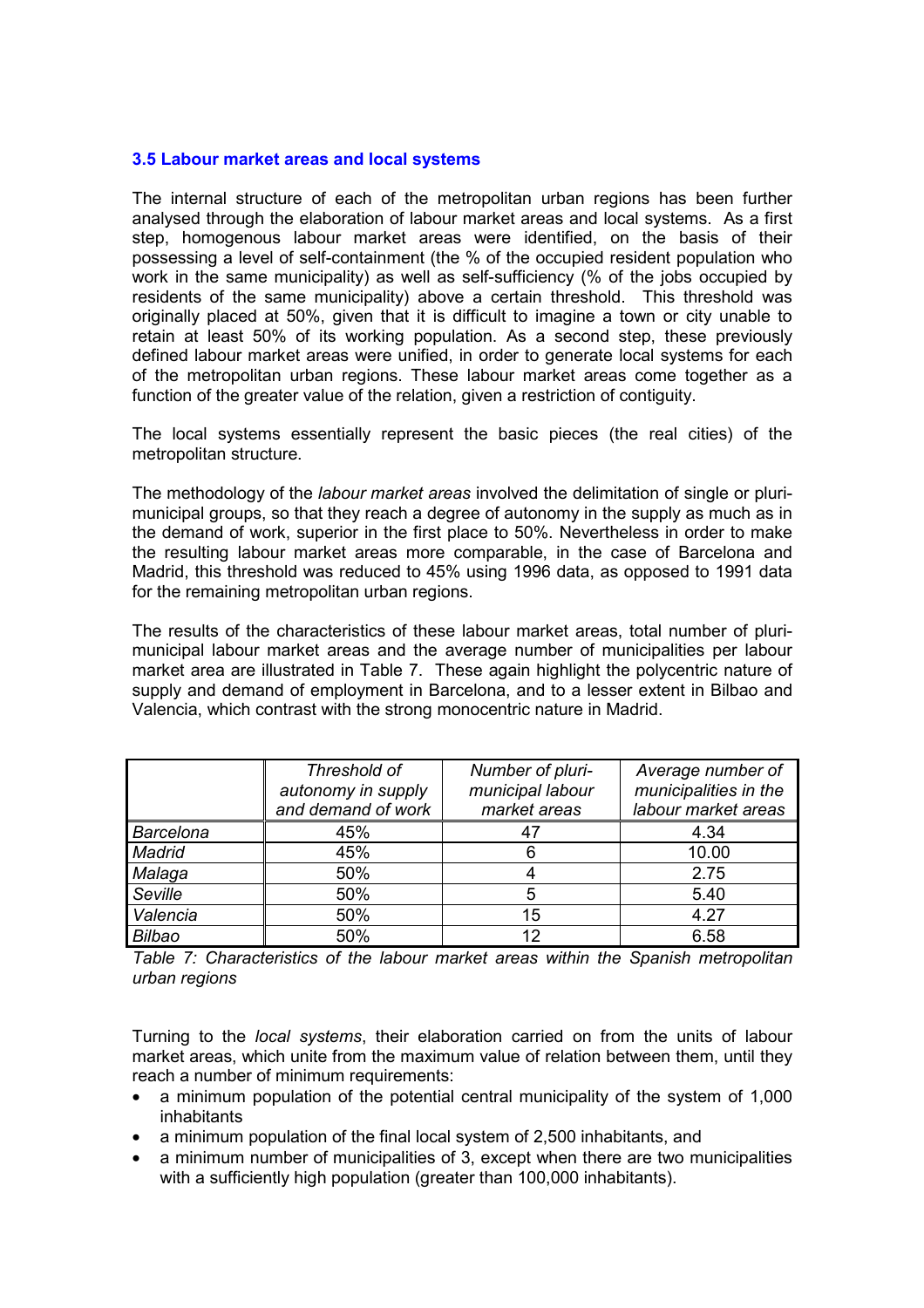|               | Number of local<br>systems | Average<br>number of<br>municipalities | Average<br>number of<br><i>inhabitants</i> | Average area<br>$(km^2)$ |
|---------------|----------------------------|----------------------------------------|--------------------------------------------|--------------------------|
| Barcelona     | 39                         | 7.90                                   | 122,402                                    | 180                      |
| Madrid        | 11                         | 16.27                                  | 456,572                                    | 729                      |
| Malaga        |                            | 10.25                                  | 203,522                                    | 603                      |
| Seville       | 8                          | 9.38                                   | 187,304                                    | 1,165                    |
| Valencia      | 14                         | 10.21                                  | 117,272                                    | 482                      |
| <b>Bilbao</b> | 10                         | 9.50                                   | 108,447                                    | 217                      |

*Table 8: Characteristics of the local systems within the metropolitan urban regions*

As can be seen from Table 8, Madrid, Malaga, Seville and Valencia are the four metropolitan urban regions with the largest local systems. This is due as much to the spatial extent of the initial labour market areas, as to the absence of sub-centres of attraction, distinct from the central municipality, which impede the grouping of the physically closest labour markets.

## **3.6 Diversity of economic activity**

One of the factors that has contributed to explain the functional characteristics of the different metropolitan urban regions is the degree of diversity or specialisation of economic activity, found within each of the areas. This aspect has been approached through the use of a synthetic indicator, a Diversity Index  $(E_1)^6$ . This index enables an assessment to be made of the diversity, or complexity, of a specific area. In order to analyse the degree of diversity of economic activity, the research has centred upon using the distribution of local workplaces at a municipality level, based upon information supplied by the Spanish Ministry of Employment (MTAS) for January 2000. The indicator has been calculated using the 53 sectors (10-74) of economic activity, CNAE-93, where the maximum value (ln  $(53)$ ) = 3,97029191. For reasons of comparability with Portuguese data, the sectors of agriculture, as well as public administration, were removed from the database.

The Index was applied to the municipalities of the metropolitan urban regions, to the sum of the seven metropolitan urban regions and to the whole of Spain. The results of this analysis have permitted interpreting the degree to which there exists a heterogeneity, and by implication a complexity, or homogeneity within the metropolitan territories in the context of economic activity. The values of the Index which approach the maximum value indicate a greater degree of heterogeneity and diversity, whereas the lower values indicate a low degree of diversification and a high degree of homogeneity. A territory, be it a municipality or wider metropolitan area, with a high degree of economic diversity clearly demonstrates a more balance local economy, than one with a low degree of diversity. In the latter there clearly exists a dependency upon

$$
\mathbf{E}_{1} = -\sum_{j=1}^{J} \left[ \frac{\mathbf{X}_{rj}}{\mathbf{X}_{r}} \bullet \ln \left( \frac{\mathbf{X}_{rj}}{\mathbf{X}_{r}} \right) \right]
$$

Varies between 0 (maximum specialisation) and logarithm of 53 (number of sectors – maximum diversity)

 $X_{ri}$  – value of the variable X in the region r and in the sector j  $X_{r}$  – value of the variable X in the region r for all the sectors

 $\overline{\phantom{a}}^6$  Diversity index (E<sub>1</sub>):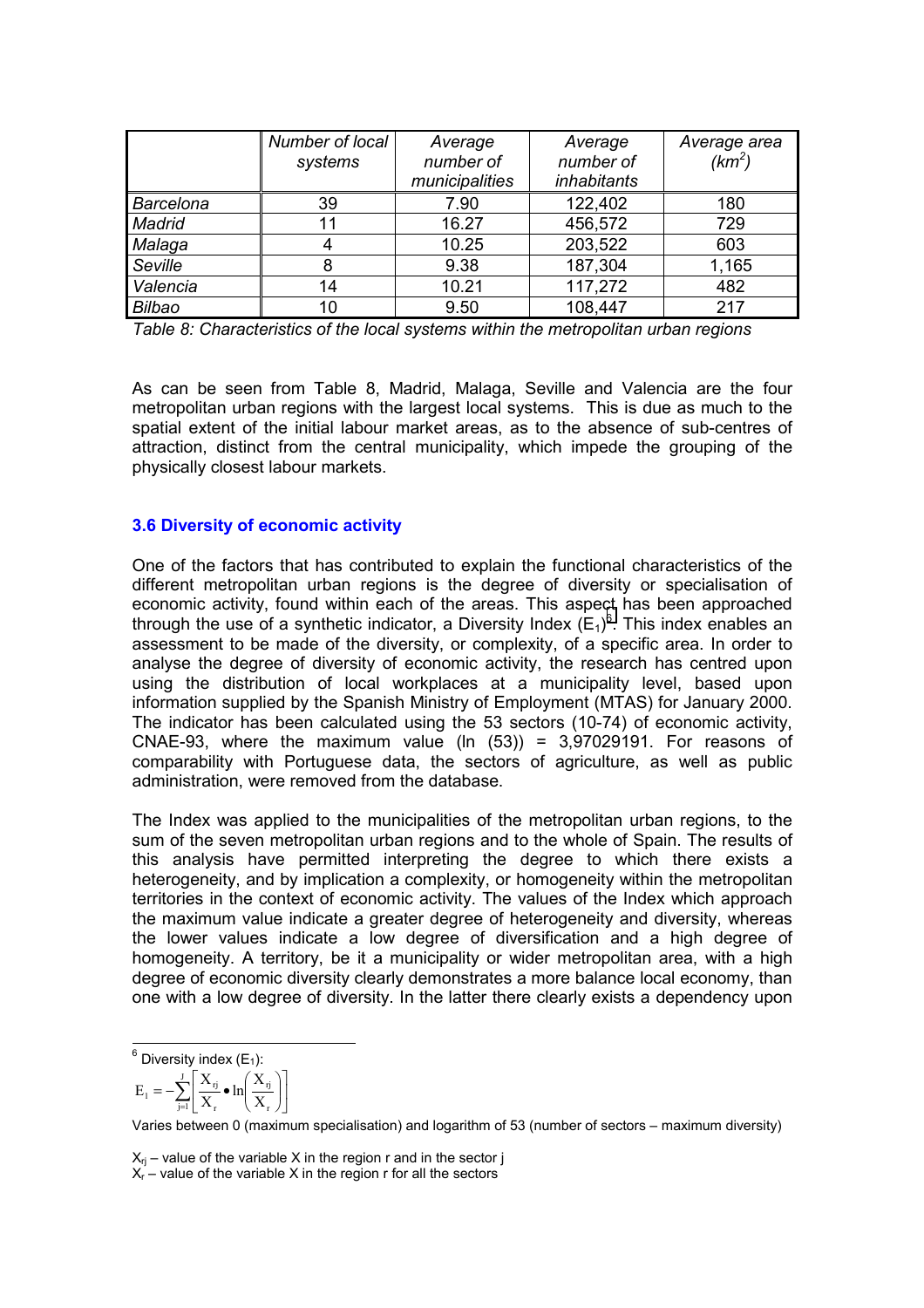a number of key sectors for employment and as a consequence a certain degree of fragility in the local economy. (See Table 9 and Figure 13)

|                         | Diversity Index |              |  |
|-------------------------|-----------------|--------------|--|
|                         | Principal       | Metropolitan |  |
|                         | municipality    | urban region |  |
| Barcelona               | 2,88997         | 3,06692      |  |
| Madrid                  | 2,80645         | 2,90960      |  |
| Málaga                  | 2,76551         | 2,72516      |  |
| Sevilla                 | 2,79119         | 2,82606      |  |
| Valencia                | 2,81081         | 2,99702      |  |
| <b>Bilbao</b>           | 2,77296         | 3,00810      |  |
| Zaragoza                | 2,95025         | 3,01797      |  |
| Total for all the areas | 3,01951         |              |  |
| <b>Total Spain</b>      | 2,97165         |              |  |

*Table 9: Economic diversity index Source: MTAS, 2000, own elaboration*



## **Índice de diversificación económica**

Figure 13: Economic diversity index for the Spanish metropolitan urban regions and principal municipalities (*municipio cabecera*)

It is clear that the degree of economic diversity of the seven metropolitan urban regions (3,01951) is higher than the value of the index for Spain (2,97165), and that the metropolitan urban region of Barcelona stands out as the area with the highest degree of economic diversity (3,06692), followed by Zaragoza (3,01797), Bilbao (3,00810), Valencia (2,99702), Madrid (2,90960), Sevilla (2,82606) and Málaga (2,72516). It is clearly evident that only the metropolitan urban areas of Barcelona, Zaragoza, Bilbao y Valencia indicate an economic diversity higher than that of Spain. None of the principal municiplities shows an economic diversity above that of Spain. Zaragoza has the highest degree of economic diversity (2,95025), followed by Barcelona (2,88997), Valencia (2,81081), Madrid (2,80645), Sevilla (2,79119), Bilbao (2,77296) and Málaga (2,76551).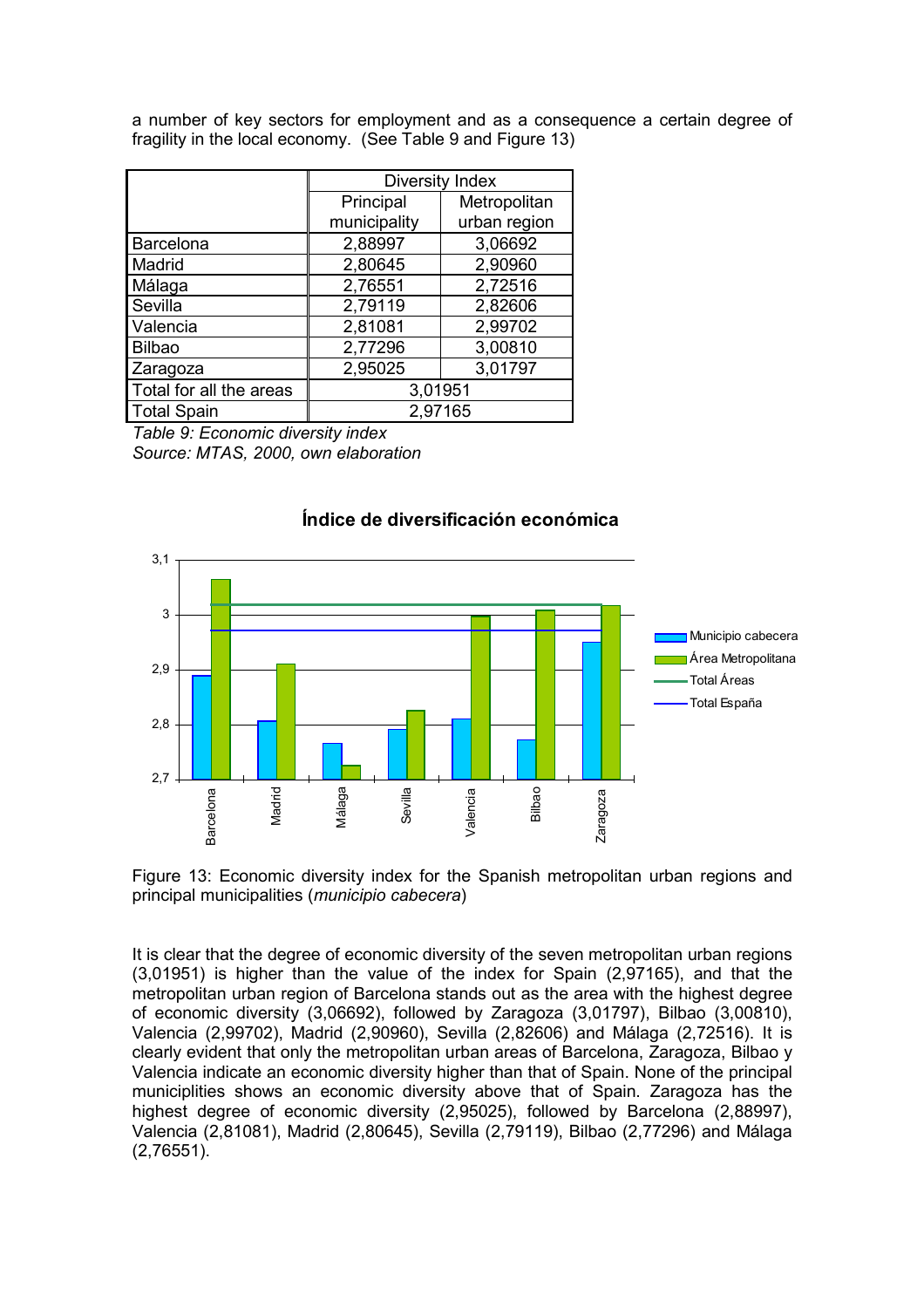What is plainly evident from the cartographic representation of the diversity index is the distinction between the municipalities which are able to offer employment in a wide number of economic sectors, and the municipalities where employment is concentrated in a reduced number of sectors and where there exists a certain employment dependency. In brief, a clear differentiation can be made between the areas with stronger and weaker local economies, at least from the point of view of the local employment opportunities.

### **4. Polycentrism vs. monocentrism**

 $\overline{\phantom{a}}$ 

It seems clear from the foregoing evidence that the majority of Spanish metropolitan urban regions demonstrate strong monocentric characteristics with a clear focus of activity and attraction on the principal municipality in each case. These aspects cover employment mobility flows, distances travelled for employment purposes and outcommuting, the nature and extent of their constituent labour market areas and local systems, and the diversity or complexity of the economic activity contained therein.

By contrast, the metropolitan urban region of Barcelona indicates traits much more characteristic of *polycentrism*. The Barcelona metropolitan urban region is the case in which the proportion of urbanised land is significantly higher in relation to other land uses, compared with the other six metropolitan urban regions under investigation. This in itself might raise some cause for concern, in the extent to there has been an outward expansion of the urban system within the territory. However it will be recalled from section 2 that it was the only example of the previously defined *Metropolitan Statistical Areas* (CPSV, 1998) which demonstrated a more detailed internal structure. The more recent detailed analysis of its characteristics referred to here supports this conjecture of a less centrally dependent urban system, more in line with the European Commission's objectives of sustainable regional development. Nevertheless this is not to suggest that the metropolitan urban region of Barcelona represents a shining example of polycentrism and that there is no need for policy guidance or intervention. On the contrary it would seem evident that there is a need for policy guidance to consolidate and strengthen these characteristics. It is anticipated that the evolving Metropolitan Territorial Development Plan for Barcelona will address these issues.

On this very point, it is appropriate to cite the recently published *Development Plan for the Urban Agglomeration of Seville* <sup>7</sup> (Junta de Andalucía, 2000). This document recognises the hitherto 'imbalance' between the centre and inner/outer rings of the metropolitan agglomeration of Seville. According to the Plan, in many aspects, the local facilities for the municipality of Seville are utilised as metropolitan facilities, in the absence of corresponding facilities elsewhere within the agglomeration. The Plan is explicit in its intent to counter the existing tendency of centralised dependence upon the municipality of Seville itself. The Plan states that:

*"Public action should therefore be directed towards reducing the dependence with regard to the central city, preparing the physical support and encouraging the localisation of new activities in the metropolitan ring, so that the facilities and services of each metropolitan sector can respond to the real demand of the resident population therein."* (p. 12)

 $<sup>7</sup>$  This development plan covers some 22 municipalities, of the 56 municipalities constituting the</sup> metropolitan urban region of Seville for the purposes of this study.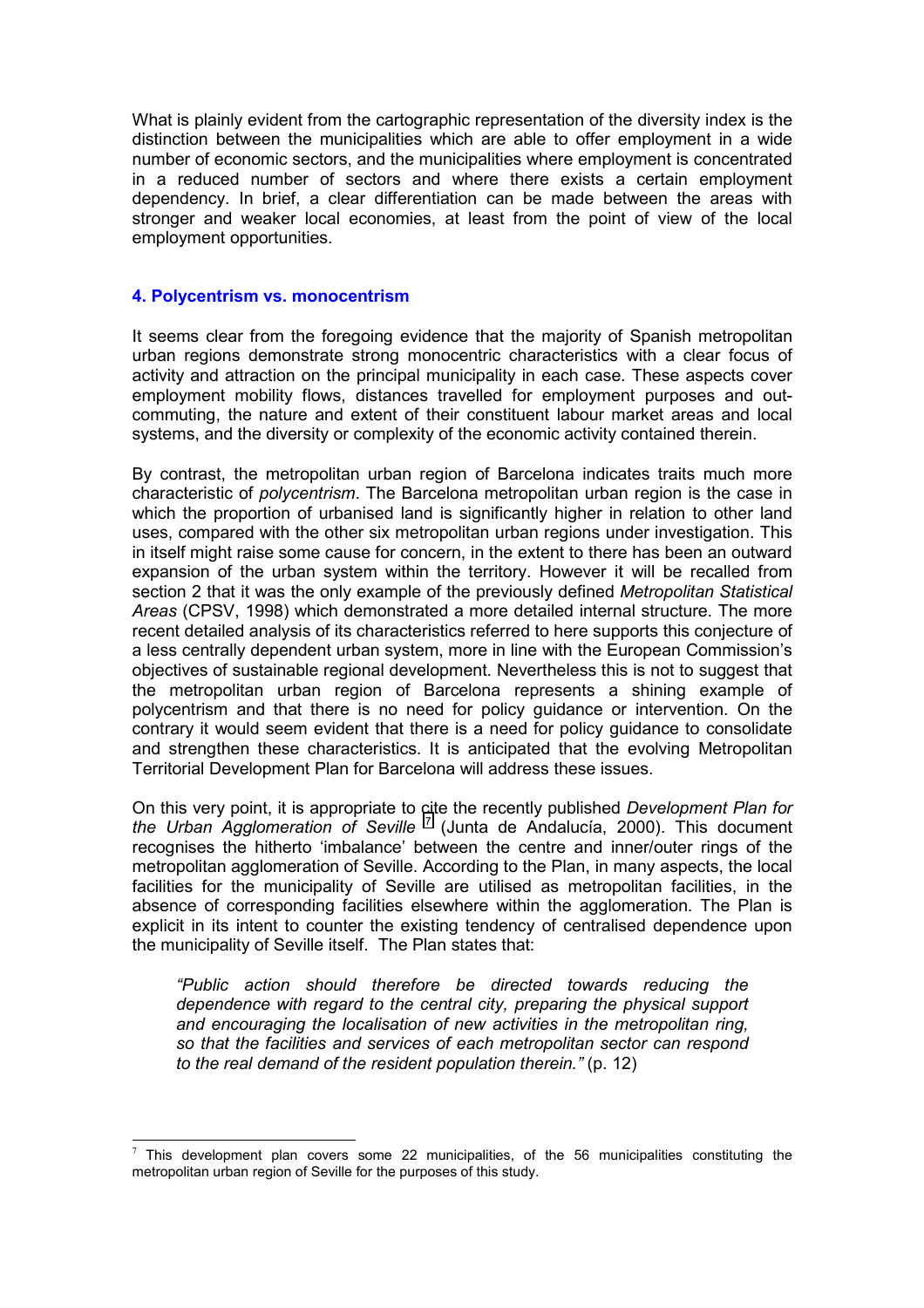However it is equally explicit in its pressing call for a sound and effective transport infrastructure network (public and private), in order to allow for access to and movement between different parts of the metropolitan territory, without the dependence upon the central transport network of Seville.

It is noteworthy that three of the four *Objectives* relating to *The structure of the territory* area related to these questions of correcting the dependence upon the centre and accessibility:

| "Objective 1: | Improving the funcionality of the settlement system.   |
|---------------|--------------------------------------------------------|
| Objective 2:  | Improving of the road network of the metropolitan ring |
| Objective 3:  | Supporting public transport" (p. 15)                   |

## **5. Conclusions**

This paper has sought to demonstrate the extent to which the Spanish system of metropolitan urban regions is on the whole monocentric. In view of the clear policy guidance from the European Commission, referred to in the *Introduction*, it is considered that there is an urgent need for some form of intervention to counter these tendencies in order to achieve a greater degree of metropolitan urban regional balance. Evidence from the south of the Iberian Peninsula is encouraging, in the content of the *Aglomeración Urbana de Sevilla, Plan de Ordenación del Territorio* (Junta de Andalucía, 2000). Nevertheless there is perhaps the need for some form of intermediary spatial planning policy guidance in Spain, in the form of the United Kingdom Department of the Environment Planning Policy Guidance Notes, between the EU guidance from Brussels and local/regional policy. It is suggested that this would contribute to make the achievement of sustainable polycentric regional development a more realistic objective.